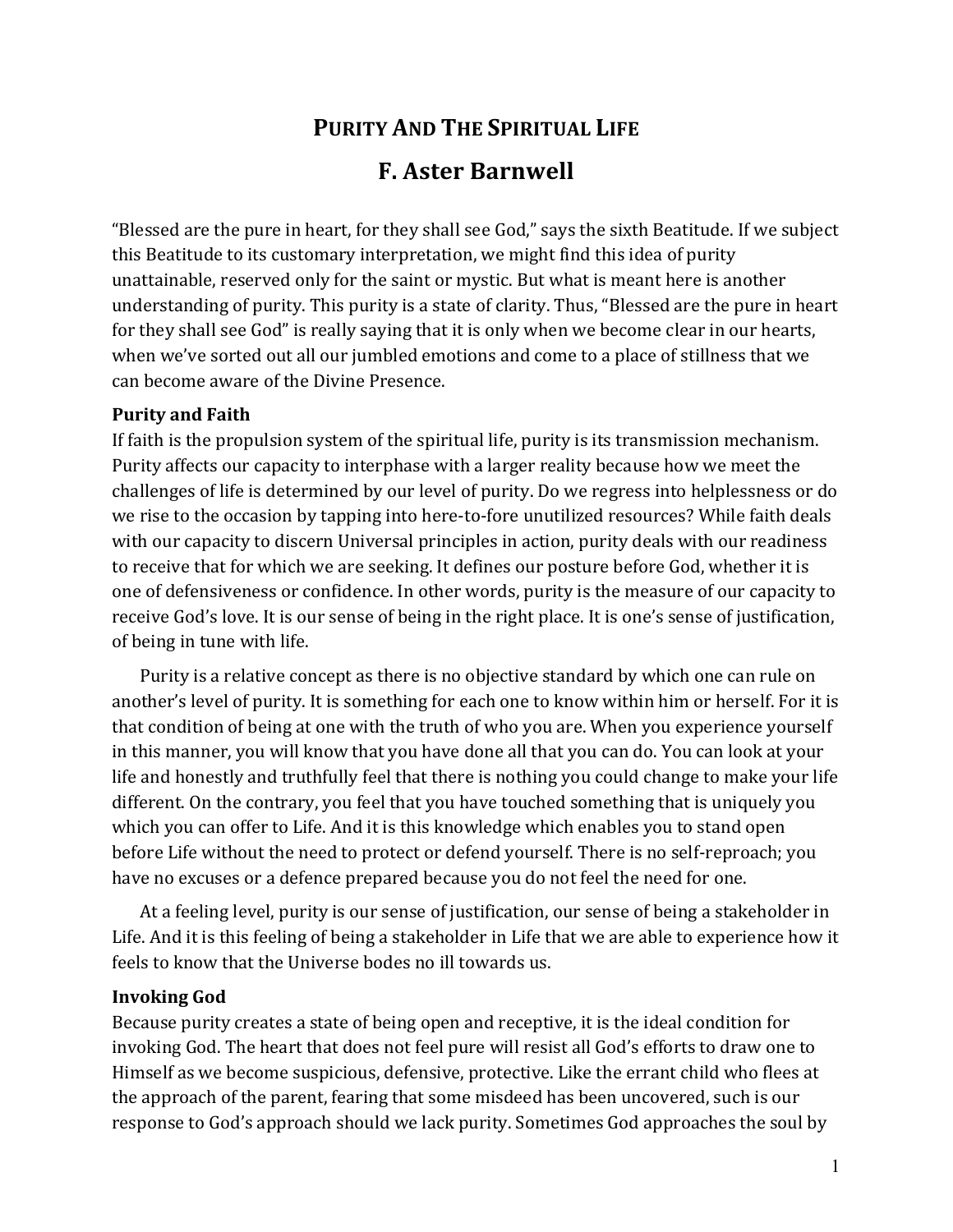removing the barriers that exist between Him and his creations. If purity is absent, when one is touched by the purifying fire of Divine Love one immediately treats the event as a negative invasion, an assault against which one must defend oneself.

Without purity, we cannot stand the presence of God, because without it, we can never come to a point of inner surrender. Why? Because we will feel that there is unfinished business, that there's something left for us to do before we're ready. No moment ever feels right for an encounter with God. The feeling we get is akin to showing up for an examination' knowing that we haven't studied, or applying for a job knowing fully well that our qualifications fall far short.

When we experience the absence of purity, we feel defensive. If something unpleasant happens to us the first response is to shut down by being resentful. How can we learn to discern the difference between God's Love and God's wrath, to know the difference between when we are being called from when we are being "punished"? The distinction is important, for if we feel that we are being punished we might resort to all sorts of defensive strategies. It takes a deep sense of trust to discern the drawing power of God even in our most painful disappointments, a trust which can only manifest if we feel blameless, which is to say, pure. If we are not in a state of purity, even God's deepest love can be experienced as something terrible, to be defended against. Purity, being our sense of our own integrity, becomes like our spiritual immune system.

#### **Unbreakable'Bonds**

With purity, nothing is able to separate us from the Love of God, and we are able to find the Love of God in every event that happens to us. For with it, unworthiness—and the defensiveness that invariably accompanies this—gives place to an overwhelming confidence. Even in suffering, we are able to fall into our pain without bitterness or regret, accepting it simply for what it is. This confidence emerges from our sense of God as our all, a sense that we are in the Body of God. Whatever happens takes place because God must deem it necessary for His Body, which includes us.

One year, in a Christmas newsletter I sent to friends, I disclosed that one of the mental images of God that has spoken to me over the years is that of "the Great Disappointer." I explained that I saw the hand of God in all my major disappointments—illnesses, lost loves, frustrated ambitions, and so on. However, I explained that I saw these disappointments as means by which God was separating me from whatever I had placed my faith in to draw me to Himself. One of my friends was alarmed by this image, which she found "dark" and negative, and wrote back to comfort me. From my side, I thought I was offering my friends a glimpse of my evolving faith, one which was not rooted in any reward systems. This faith had evolved independent of expectations that something in my future would validate all my past experiences and compensate for my disappointments. In a way, I was trying to share a faith that rested only in my perception of Truth, rather than on things which were seen or expected. This is a faith which exists in itself, which emerges as the clear sky after a storm.